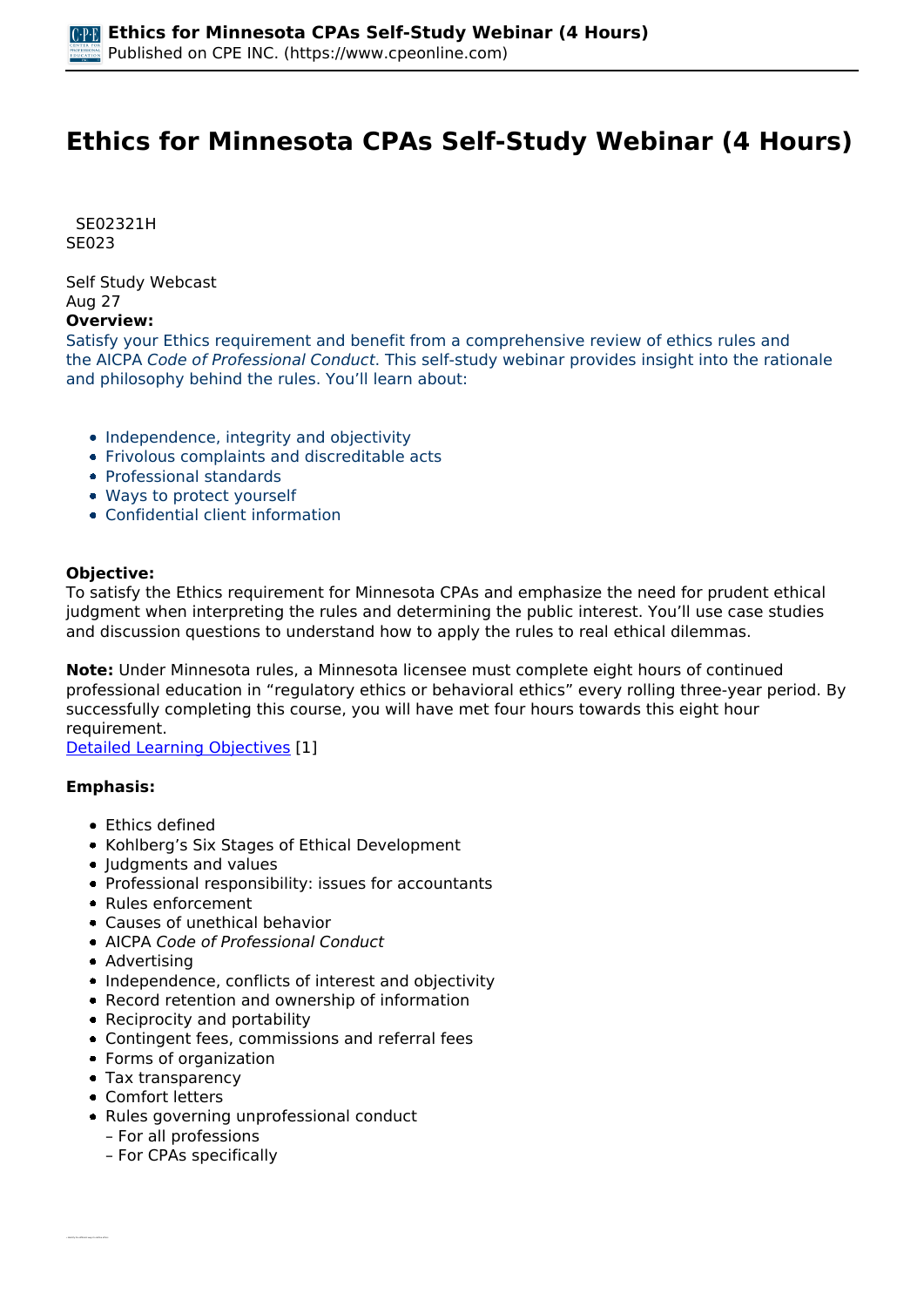

*Published on CPE INC. (https://www.cpeonline.com)*

*• Identify the professional mandates that prevent CPAs from claiming ignorance of the rules and standards applicable to their ethical behavior • Identify the accounting issues leading to potentially unethical behavior • Recognize engagements in which a CPA is working in a fiduciary capacity • Determine the perspective from which accountancy boards view the AICPA Code of Conduct • Recognize the primary concern with the performance of attest services for non-attest clients • Identify threats to the practitioner's integrity and objectivity • Identify the work paper retention requirements of the Code of Conduct • Identify the entity responsible for the promulgation of US GAAP • Determine those records that must be provided to a client, upon request, even where fees are outstanding • Identify permissible and non-permissible CPA firm names* 

#### *Bottom***Prerequisite:**  *None.*

### **Preparation:**

*No advance preparation required.*

#### **Level of Knowledge:**  *Basic.*